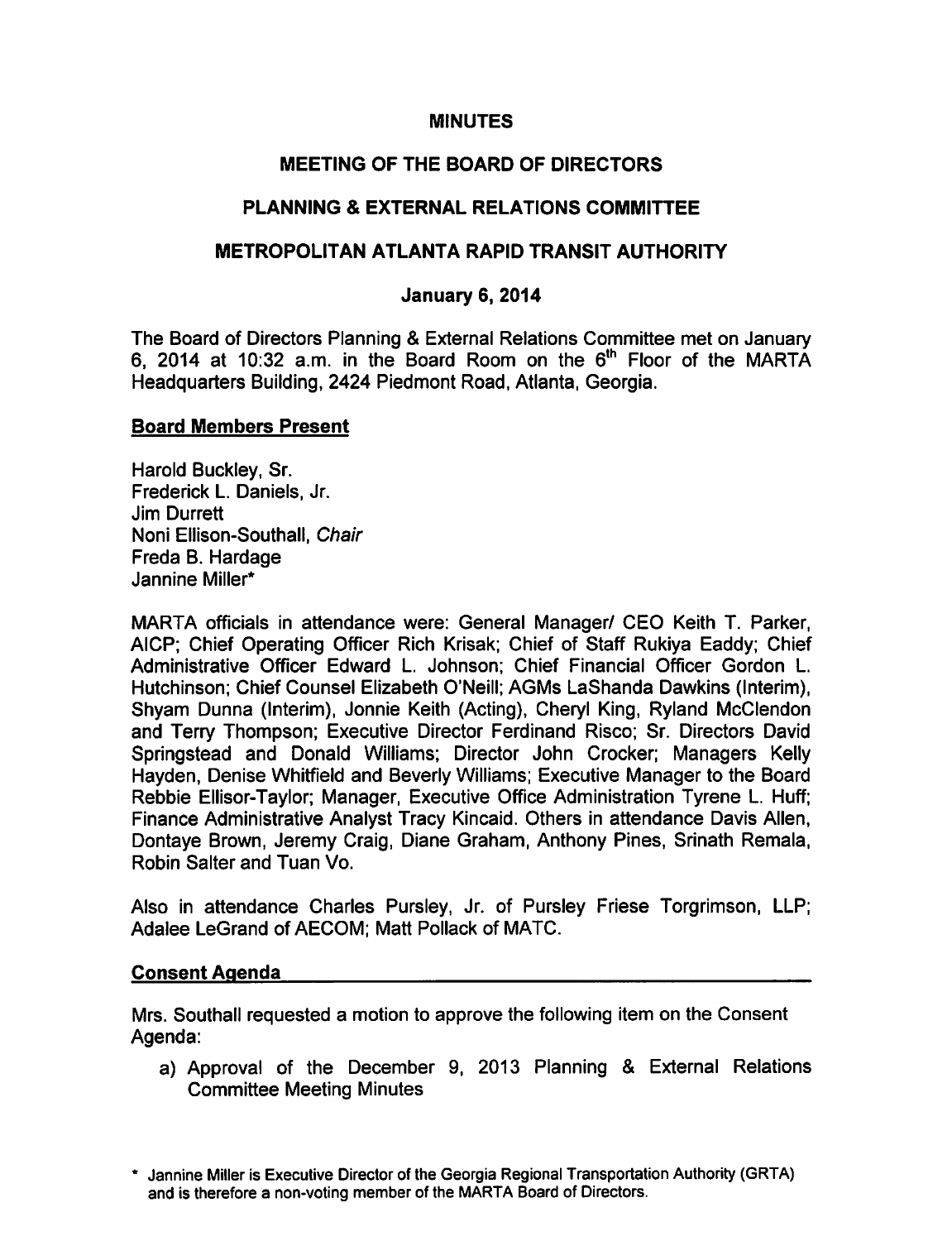On motion by Mr. Durrett seconded by Mr. Buckley, the Consent Agenda was unanimously approved by a vote of 3 to 0, with 3 members present.

#### Individual Agenda

## Resolution Authorizing the Solicitation of Proposals for the Procurement of MARTA's Mvsterv Customer Service Program. RFP P32261

Mr. Risco presented this resolution for Board of Directors' approval authorizing the solicitation of proposals for the procurement of MARTA's Mystery Customer Service Program.

The purpose of the Mystery Customer Service Program is to evaluate the full spectrum of MARTA's customer services with special emphasis on the performance and behavior of all frontline employees in meeting customer expectations, complying with the mandates of the Americans with Disabilities Act (ADA) and delivering courteous reliable service for all of MARTA's customers, including those individuals with disabilities.

On motion by Mr. Durrett seconded by Mr. Buckley, the resolution was unanimously approved by a vote of 4 to 0, with 4 members present.

# Resolution Authorizing MARTA In-Kind Staff Support for the Regional Transit Committee

Mrs. Sidifall presented this resolution for Board of Directors' approval authorizing MARTA In-ind staff support for the Regional Transit Committee.

The Regional Transit Committee (RTC) of the Atlanta Regional Commission (ARC) is requesting an annual amount of \$150,000 in In-kind services from MARTA to support the work of the RTC. MARTA has provided In-kind services at this level to the RTC and its predecessors since 2006 and provision of these services allows MARTA to have voting privileges at the RTC.

The RTC has adopted a 3-year work program that requires additional funds from members to match federal funding grants to implement the work program. The total 3-year budget is \$3,000,000, of which, MARTA's share amounts to \$450,000. RTC member contributions of \$600,000 will allow ARC to leverage \$2,400,000 in federal funds for the 3-year work program. This approach allows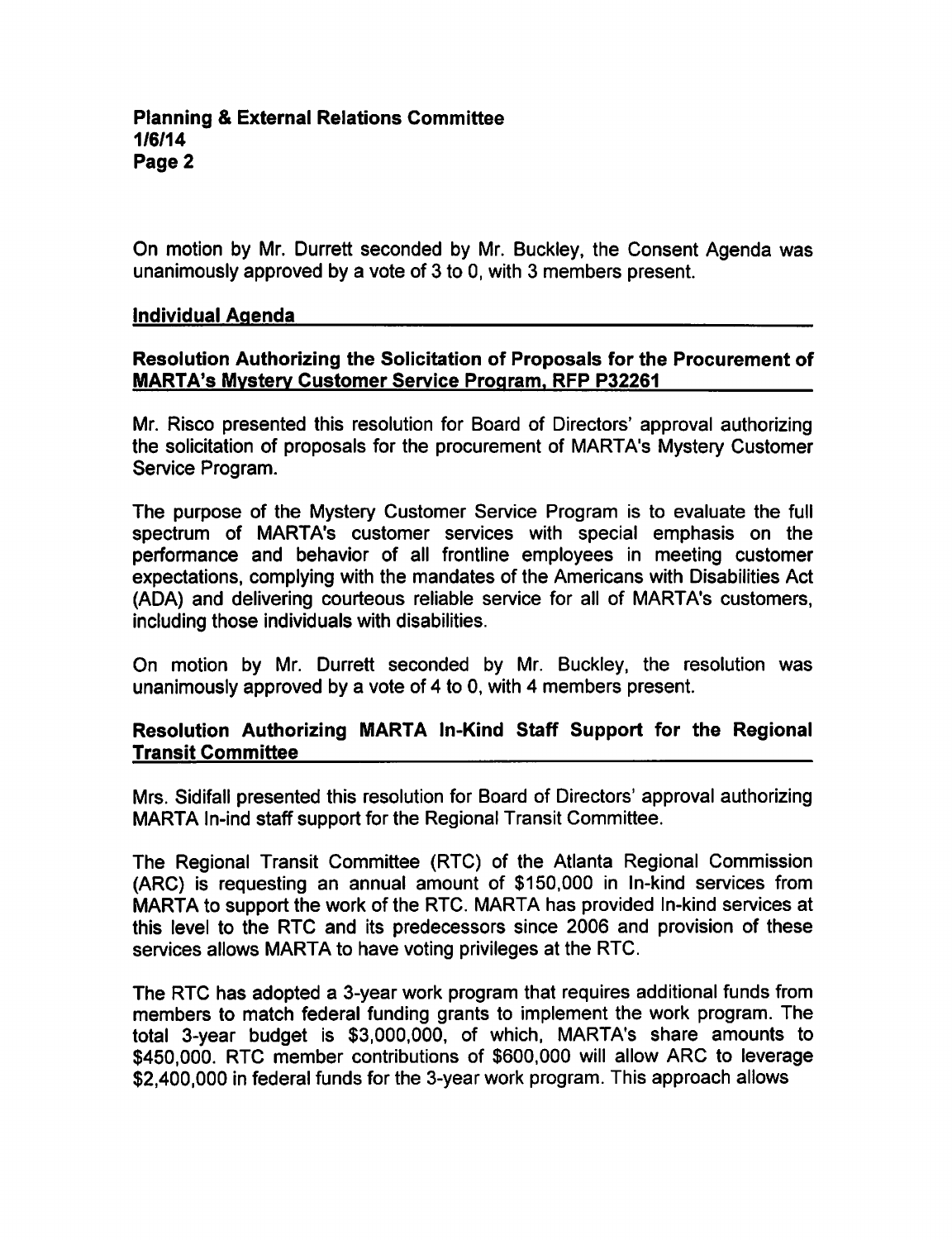# Planning External Relations Committee 1/6/14 Page 3

for multi-year strategic planning for RTC.

Mrs. Southall said without payment, MARTA would not be allowed to vote.

Ms. Sidifall said that is correct – that is a part of the quad agreement.

Mrs. Southall asked what are the other entities contributing; is it equitable.

Ms. Sidifall said \$500,000. MARTA gives \$150k of in-kind services.

Mrs. Southall asked when the resolution needs to be approved.

Ms. Sidifall said by February.

Mrs. Southall asked if the Committee could defer the resolution.

Mr. Parker said yes. He added that Chairman Ashe requested that staff provide further discussion during Work Session.

Mr. Durrett asked if the Committee should defer until further discussion is had.

Mr. Parker said yes.

Mr. Buckley made a motion to defer the resolution. Mr. Durrett seconded the motion. The resolution was deferred by a vote of  $3$  to  $0$ , with  $5$  members present.

Mr. Daniels and Mrs. Hardage abstained.

# Other Matters

Mr. Hayden briefed the Committee on the proposed Service Changes

- Proposed Service Changes will be implemented in May 17, 2014 instead of April as originally planned
- Proposed Service Changes will address On-Time Performance (OTP) improvements and increased Ridership
- MARTA cannot increase the number of buses; however, the Authority is adding service middays and weekends where possible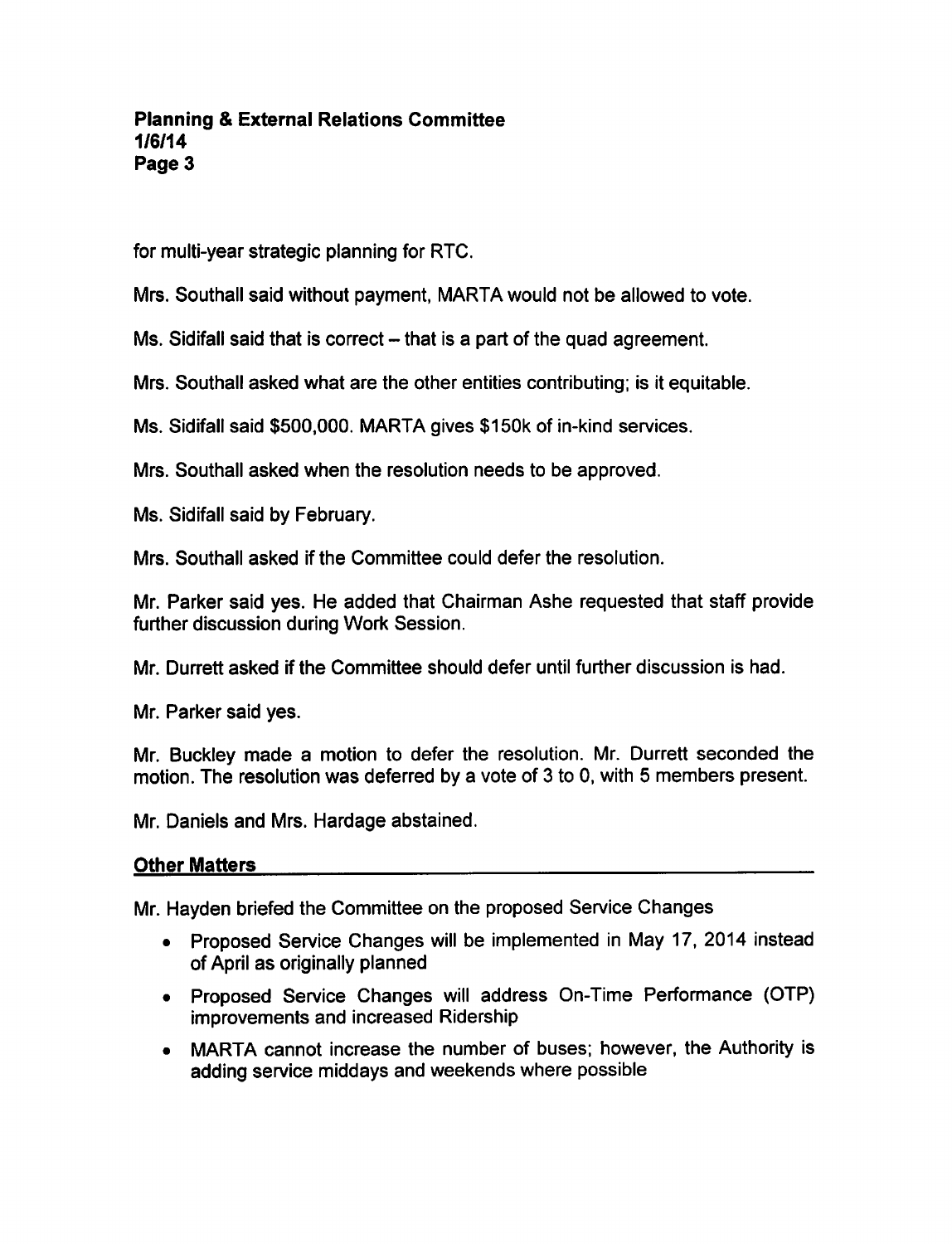- Route 67 West End/Dixie Hills routing changes based on residents' request will operate via Anderson Ave. to Joseph E. Boone, Aurora Ave., Morehouse, Morris Brown to Tiger Flowers
- Service on Routes 1, 3, 16, 110 and 155 can be restored soon as a result of the completion of Atlanta Streetcar construction
- Public Hearings will be held on January 21<sup>st</sup> and 23<sup>rd</sup>
- Staff will come back to the Board in March for approval of the Proposed Service Changes

Mr. Daniels asked how can MARTA optimize service throughout the system.

Mr. Hayden said MARTA has contracted Parsons Brinkerhoff to consult the Authority on improving service efficiency.

Mr. Parker said MARTA has several efforts underway to comprehensively look at the system - Mystery Customer Service Program is one. MARTA will also complete a comprehensive market survey. These are things that the Board brought to staff at last year's retreat.

Mr. Daniels asked if MARTA has a timeline for review and implementation.

Mr. Parker said some things will be immediate while others will be more long range, for instance the market survey may be close to 12 months.

Mr. Daniels asked if the Board could receive some type of schedule or tracking mechanism.

Mr. Parker said staff can provide a quarterly briefing.

\*\*\*\*\*\*\*\*

Mr. Durrett asked about the Bus Operator Job Fair.

Mrs. Dawkins said a Bus Operator Job Fair was held over the weekend at MARTA. The Job Fair went very well  $-500+$  attended and over 300 people were tested and interviewed.

\*\*\*\*\*\*\*\*